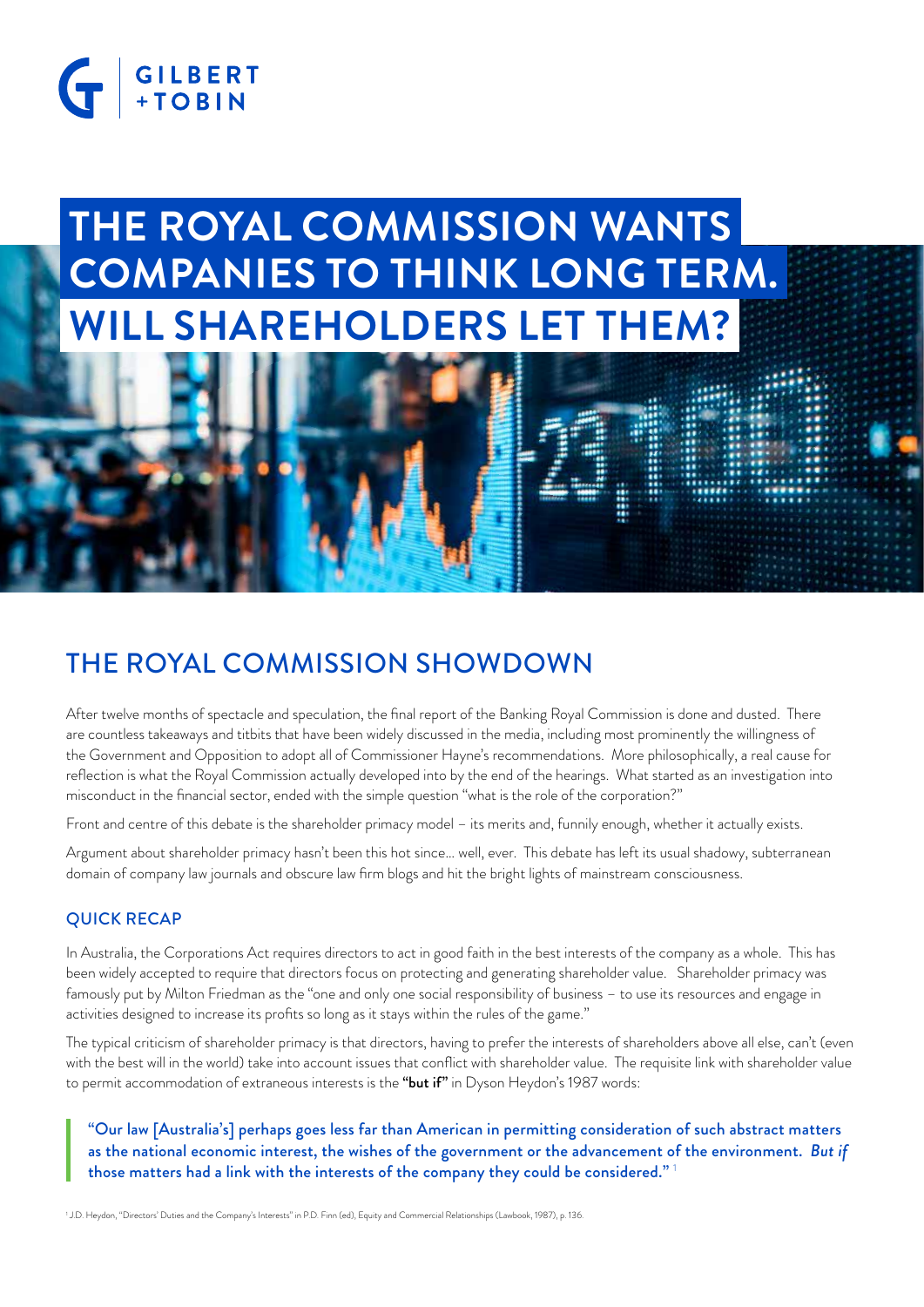#### **SHAREHOLDER PRIMACY IN THE BOX**

In his appearance before the Royal Commission, Dr Ken Henry, the Chair of NAB, brought this issue into focus:

The capitalist model is that businesses have no responsibility other than to maximise profits for shareholders. A lot of people who have participated in this debate over the past 12 months have said that's all that you should hold boards accountable for, is that they are focused on the maximisation of profits for shareholders. Now, of course, some people will say but that doesn't mean that you can mistreat customers, because doing so might be in the interests of short – the short-term interests of shareholders, but not in the longterm interest of shareholders. **But even that approach sees customers as instruments – in an instrumental fashion, that the customers are seen as the means by which shareholder profits are secured, rather than the customer being the focus, what the business is actually all about.** In my testimony to you yesterday and in things that the chief executive said in this room yesterday, you would have gathered that this is something that within NAB we have, over the last few years, thought very deeply about, whether we should see our customers in purely instrumental terms, as a means to an end, rather than the end in itself.

…But, anyway, for what it's worth, NABs view clearly today is that incentives should be aligned with customer experience – customer outcomes, to be clear. Customer outcomes. **That instead of positioning the business in this way, that the purpose of the business should be to maximise shareholder returns subject to customer tolerance and subject to regulatory tolerance, that, rather, the purpose of the business should be about maximising the outcomes for customers subject to financial viability. And it is a rather profound distinction.**

Henry's distinction is profound. His conclusion is that, under the current corporate governance framework, a positive "instrumental" stakeholder experience is really the best we can expect. That is, the broader community, affected daily by corporate activity, needs to hope that if falls into Heydon's "**But If**".

Dr Henry's testimony was criticised in ways that would make Steve Smith and Cameron Bancroft feel good about their Cape Town press conference, but in the above quote he posited a fundamental question about whether – if Australia wants consistently positive stakeholder outcomes from corporate behaviour – can we be confident that the current system will deliver? This is a worthy question and is certainly the right one for the moment. Despite all the criticism that Henry was tone deaf, in this quote he shows he was thinking very deeply about the temperature of the times.

In his final report, Commissioner Hayne tackled head-on Henry's assessment of shareholder primacy (bear with us, it's a monster of a quote but important):

"…many of the case studies considered in the Commission showed that the financial services entity involved had chosen to give priority to the pursuit of profit over the interests of customers and above compliance with the law. Some have sought to explain this emphasis on the pursuit of profit as reflecting the fact that a financial services entity is ultimately accountable to its shareholders. That proposition requires close examination. All entities that are incorporated and have a share capital have responsibilities, and are accountable, to their shareholders. It is shareholders who will elect directors and, in the case of publicly listed companies, will vote to adopt, or not adopt, remuneration reports. It is shareholders who will give effect to the 'two strikes rule' that may see the entire board spilled.

These forms of accountability are, of course, important. But they do not mark the boundaries of the matters that the boards of financial services entities must consider in the course of performing their duties and exercising their powers. That other considerations bear upon those decisions is most evident in the case of the largest financial services entities. Each of the largest entities is systemically important. The longterm stability and performance of each is important to the proper performance of the national economy. It follows, therefore, that the boards of those entities must have regard to those enduring requirements. And the requirements are neither wholly captured by nor completely reflected in the day to day share price of the entity or some measurement of 'total shareholder return' over some period. The horizon of these larger entities must lie well beyond the next announcement of results. This gives rise to a further point about the

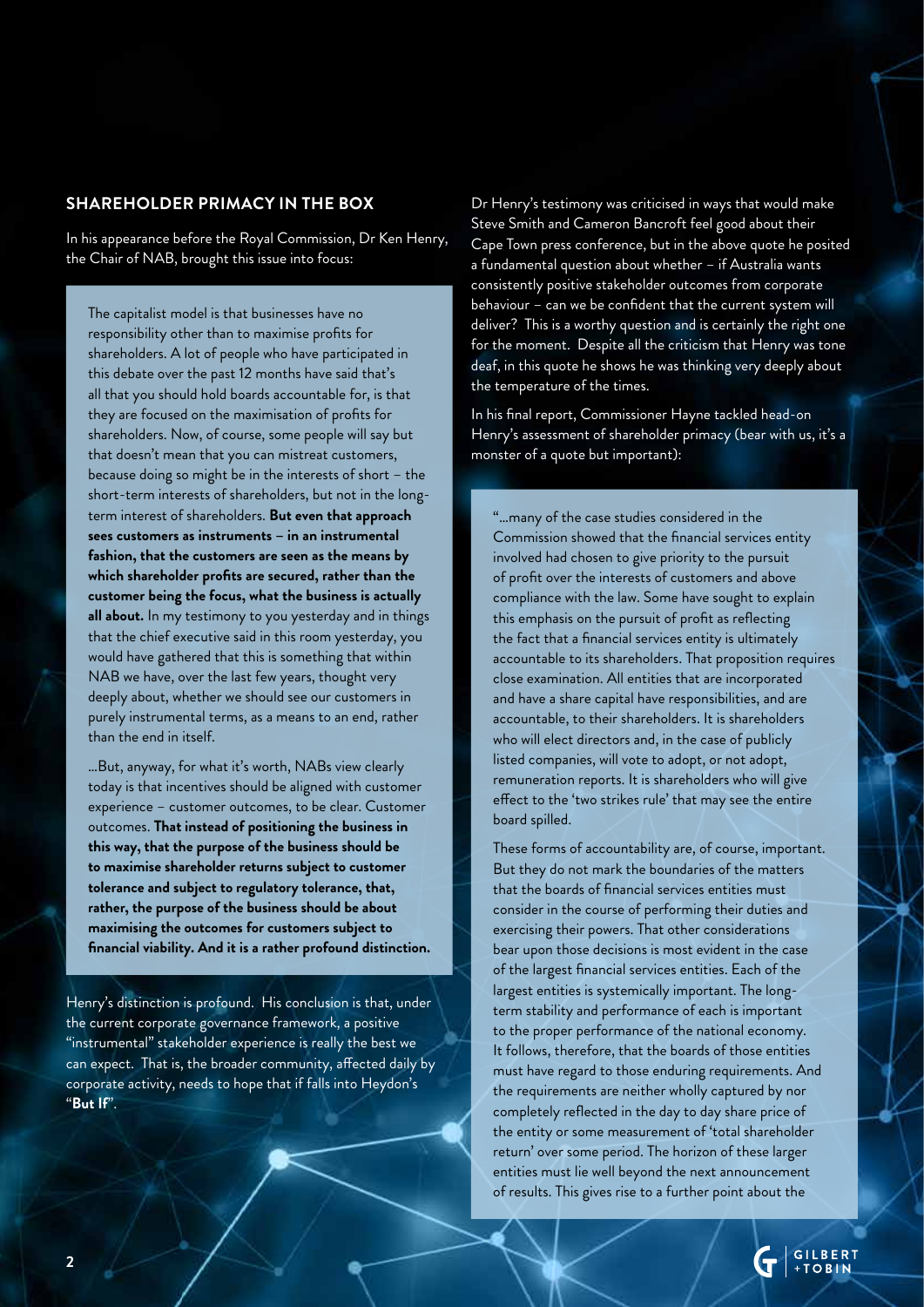nature and extent of directors' duties. Directors must exercise their powers and discharge their duties in good faith in the best interests of the corporation, and for a proper purpose. That is, it is the corporation that is the focus of their duties. And that demands consideration of more than the financial returns that will be available to shareholders in any particular period. Financial returns to shareholders (or 'value' to shareholders) will always be an important consideration but it is not the only matter to be considered. The best interests of the corporation cannot be determined by reference only to the current or most recent accounting period. They cannot be determined by reference only to the economic advantage of those shareholders on the register at some record date. Nor can they be judged by reference to whatever period some of those shareholders think appropriate for determining their results.

It is not right to treat the interests of shareholders and customers as opposed. Some shareholders may have interests that are opposed to the interests of other shareholders or the interests of customers. But that opposition will almost always be founded in differences between a short term and a longer-term view of prospects and events. Some shareholders may think it right to look only to the short term. The longer the period of reference, the more likely it is that the interests of shareholders, customers, employees and all associated with any corporation will be seen as converging on the corporation's continued long term financial advantage. And long-term financial advantage will more likely follow if the entity conducts its business according to proper standards, treats its employees well and seeks to provide financial results to shareholders that, in the long run, are better than other investments of broadly similar risk. Financial services entities are no different. In the longer term, the interests of all stakeholders associated with the entity converge. And the burden of the evidence from the chief executives of all four large banks was that a bank's best earnings opportunity comes from long term relationships with its customers. That is why, as Mr Hartzer said: 'banking is an annuity business'. Regardless of the period of reference, the best interests of a company cannot be reduced to a binary choice. And financial services entities are no different. Pursuit of the best interests of a financial services entity is a more complicated task than choosing between the interests of shareholders and the interests of customers."

At the heart of this passage Hayne argues that the key lens is not stakeholder vs shareholder, but long term vs short term. When viewed in this way, Hayne argues that the various interests are likely to be in sync in the long run, or as Hayne puts it:

"The longer the period of reference, the more likely it is that the interests of shareholders, customers, employees and all associated with any corporation will be seen as converging on the corporation's continued long term financial advantage."

Hayne goes on to say that "Regardless of the period of reference, the best interests of a company cannot be reduced to a binary choice." Essentially he is saying that shareholder primacy requires a long-term stakeholder-centric approach which in turn solves the problem of the shareholder vs stakeholder divide.

So Hayne rejects Henry's "*instrumental fashion*" analysis (and Heydon's "*but if*").

Who is right?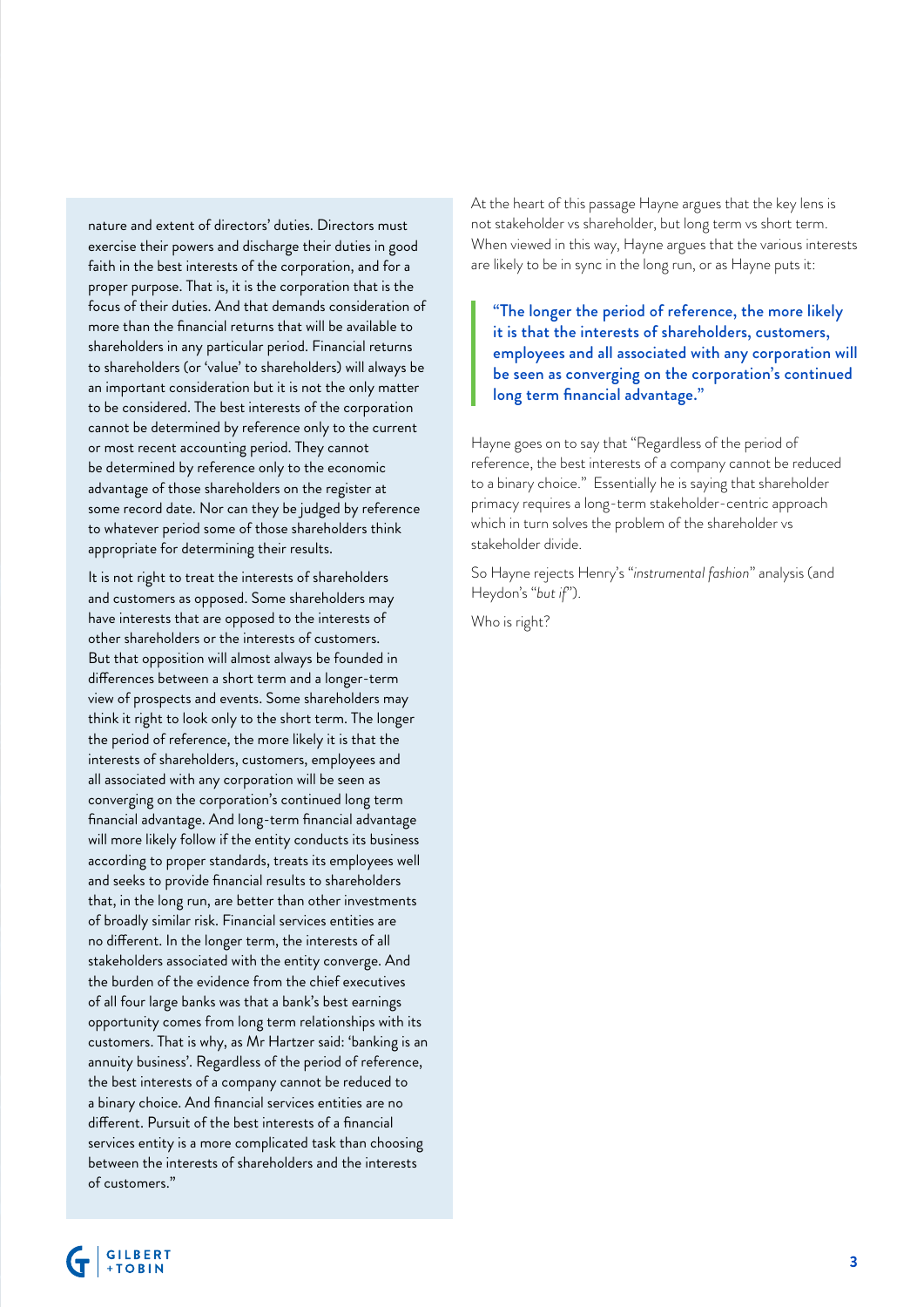## HAYNE V HENRY?

Allow us to take a short excursion back through Australian case law.

The conventional view of directors' duties is often traced to a 1951 United Kingdom case, where it was held that:

"the phrase, "the company as a whole", does not (at any rate in such a case as the present) mean the company as a commercial entity, distinct from the corporators: it means the corporators as a general **body."** <sup>2</sup> (corporators meaning the shareholders)

In plain English – the "company as a whole" just means the shareholders.

This was straightforward and easy to digest. However, things have advanced a little since 1951, and more recently Australian courts have been willing to develop on this conventional view. In 2008, the Supreme Court of Western Australia noted:

"In my view the interests of shareholders and the interests of the company may be seen as correlative not because the shareholders are the company but, rather, because the interests of the company and the interests of the shareholders intersect. […]

It is, in my view, incorrect to read the phrases 'acting in the best interests of the company' and 'acting in the best interests of the shareholders' as if they meant exactly the same thing. To do so is to misconceive the true nature of the fiduciary relationship between a director and the company. And it ignores the range of other interests that might (again, depending on the circumstances of the company and the nature of the power to be exercised) legitimately be considered. On the other hand, it is almost axiomatic to say that that the content of the duty may (and usually will) include a consideration of the interests of shareholders. But it does not follow that in determining the content of the duty to act in the interests of the company, the concerns of shareholders are the only ones to which attention need be directed or that the legitimate interests of other groups can safely be ignored."<sup>3</sup>

In the recent Brickworks decision, the Federal Court also endorsed a long-term approach adopted by the boards in question (an approach detrimental to shareholders who wanted to facilitate a takeover), giving directors substantial latitude in weighing up the best interests of the company, including by taking longer-term interests into consideration.<sup>6</sup> Previous CAMAC and Parliamentary Joint Committee enquiries have come to the same conclusion.<sup>7</sup> There is genuine flexibility for directors' to take into account broader stakeholders (at least instrumentally).

So, Hayne is right to suggest that, under the current law, pursuit of the best interests of the company is more nuanced than just a merciless pursuit of profits. And it then follows neatly that by taking a long term view of the world, directors can take into consideration the interests of a variety of stakeholders and, seemingly, act in a way that benefits everybody.

That's great then, happy days.

Can we all go home?

Well not quite.

If the current state of the law so clearly allows (or even requires) directors this latitude, why are we in this pickle? Is the proposition really that the entirety of the Australian corporateindustrial complex, with all its experience and advisers, has simply misunderstood its most basic duty?

That seems farfetched.

<sup>7</sup> CAMAC, 'The Social Responsibility of Corporations' (Report, Australian Government, 2006), at 84, 91-2; PJC, 'Corporate Responsibility: Managing Risk and Creating Value' (Report, Parliament of Australia, 2006) at 52-3.



This view has been cited with approval by the Supreme Court of Victoria more recently in 2015 $^4$  and 2018 $^5$  .

<sup>2</sup> Greenhalgh v Arderne Cinemas Ltd (No 2) [1951] Ch 286 at 291

<sup>3</sup> Bell Group Ltd (in liq) v Westpac Banking Corporation (No 9) (2008) 39 WAR 1, 533-534 [4392]-[4393], [4395].

<sup>4</sup> Australasian Annuities Pty Ltd (in liq) v Rowley Super Fund Pty Ltd (2015) 318 ALR 302, 316-317 [57].

 $^{\circ}~$  United Petroleum Australia Pty Ltd v Herbert Smith Freehills (26 June 2018)[2018] VSC 34.

<sup>6</sup> RBC Investor Services Australia Nominees Pty Limited v Brickworks Limited [2017] FCA 756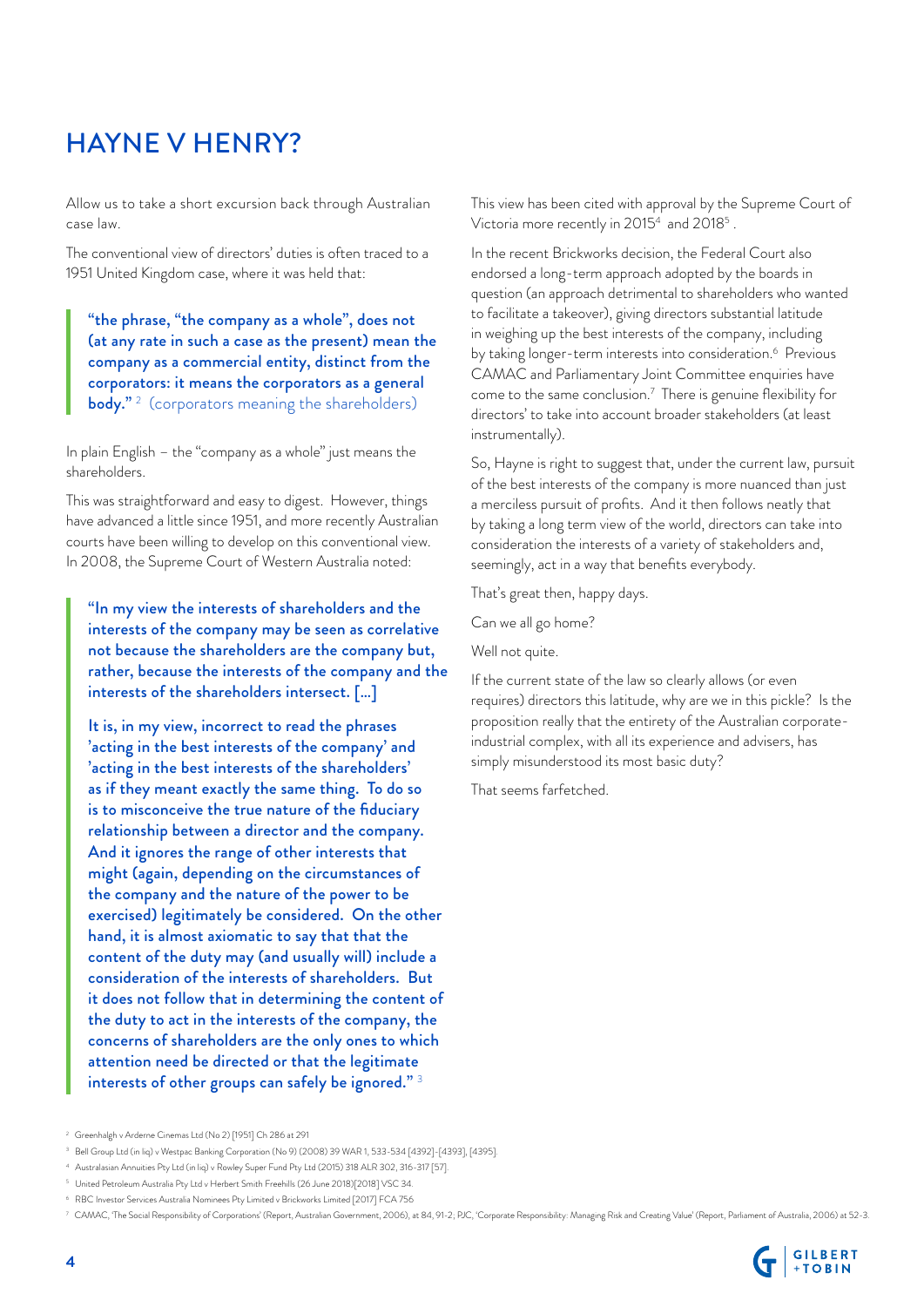## HOW DOES THIS ACTUALLY PLAY OUT IN PRACTICE?

Although the current law (reinforced by Hayne's declarations) should give directors the space required to think in the long term and consider a broad set of stakeholder interests, the real question is how this plays out in practice. In the words of Argentinian essayist, Jorge Luis Borges *"All theories are legitimate, no matter. What matters is what you do with them"* or, as more subtly put by Mike Tyson *"Everyone has a plan 'till they get punched in the mouth."*

#### SHAREHOLDERS OR OTHER STAKEHOLDERS?

There can't be much question that, generally speaking, directors view their core duty as being to shareholders. That will typically require doing a good job by customers and others, but all in a way that ultimately grows shareholder value. As recently put by ACCC Chair Rod Sims *"We don't want companies to get confused so I think their duty should be just to the long-term interests of shareholders."* 

In all sorts of ways this makes plenty of sense. It also makes the very complex role of being a director as simple as it can be.

A lot of the hysteria around the ASX Corporate Governance Council's original "social licence" proposal can be explained by a genuine concern over how directors would actually comply with a broader, arguably nebulous, obligation (even if the widely panned "social licence" language pre-empted and absolutely nailed Hayne's message to companies). 8

Directors also acknowledge that shareholder primacy does more than simplify things, it also means that their duties are fundamentally owed to those who've put their money in. Chair of Westpac, Lindsay Maxsted, recently said *""They [shareholders] are the ones who appoint directors and that is who we are principally accountable to"* and shareholders *"are the ones who have their money most at risk"* Again, simple and logical.

To give further weight to this idea, a 2012 survey of directors found, when testing shareholder 'salience' (influence and ability to make demands) relative to other stakeholders, that shareholders had the highest level of salience. $9\,$  This really comes as no surprise when you consider the actual legal framework. The mosaic of corporate governance measures have been deliberately developed to ensure that directors are accountable to shareholders. The "sticks" (think: right to remove directors, call general meetings, take directors to court, join class actions etc.) and the "carrots" (think: approving the grant of incentives or even just appointing directors) are all held by shareholders –

these are the tools designed to curb the agency problem, to align directors and shareholders. Putting duties to one side, directors are primarily accountable to shareholders, and shareholders are bound to hold them to account in light of their own interests. Australia is a famously shareholder friendly jurisdiction.

Even the way ASIC prosecutes *"failure to prevent"*-type directors' duty action (also known as the "stepping stone approach") usually starts by establishing a destruction in shareholder value as the harm that was not prevented.<sup>10</sup> This all reinforces the core belief in the minds of directors that the shareholder is the stakeholder that matters.

When seen this way, it is understandable that in practice directors would give priority to shareholders over extraneous stakeholders when their interests conflict – especially when those other stakeholders have next to no practical influence. Employees can't roll the board, customers can't sue directors for missing earnings forecasts and subsequent share price crashes and dead fish in the Murray Darling river can't vote down a remuneration report.

So in practice shareholders hold all the cards. How does this playout when directors look to act in the long term?



<sup>8</sup> https://www.asx.com.au/documents/asx-compliance/consultation-draft-cgc-4th-edition.pdf, (see commentary around proposed Principle 3).

O See for example, ASIC v Citrofresh International Ltd (No2) (2010) 77 ACSR 69, where it was held that a director allowing a company to make a statement that is found to be misleading conduct in contravention of the duty t



<sup>9</sup> Marshall, S and Ramsay, I 'Stakeholders and directors' duties: Law, theory and evidence', UNSW Law Journal, Vo 35(1), 291-316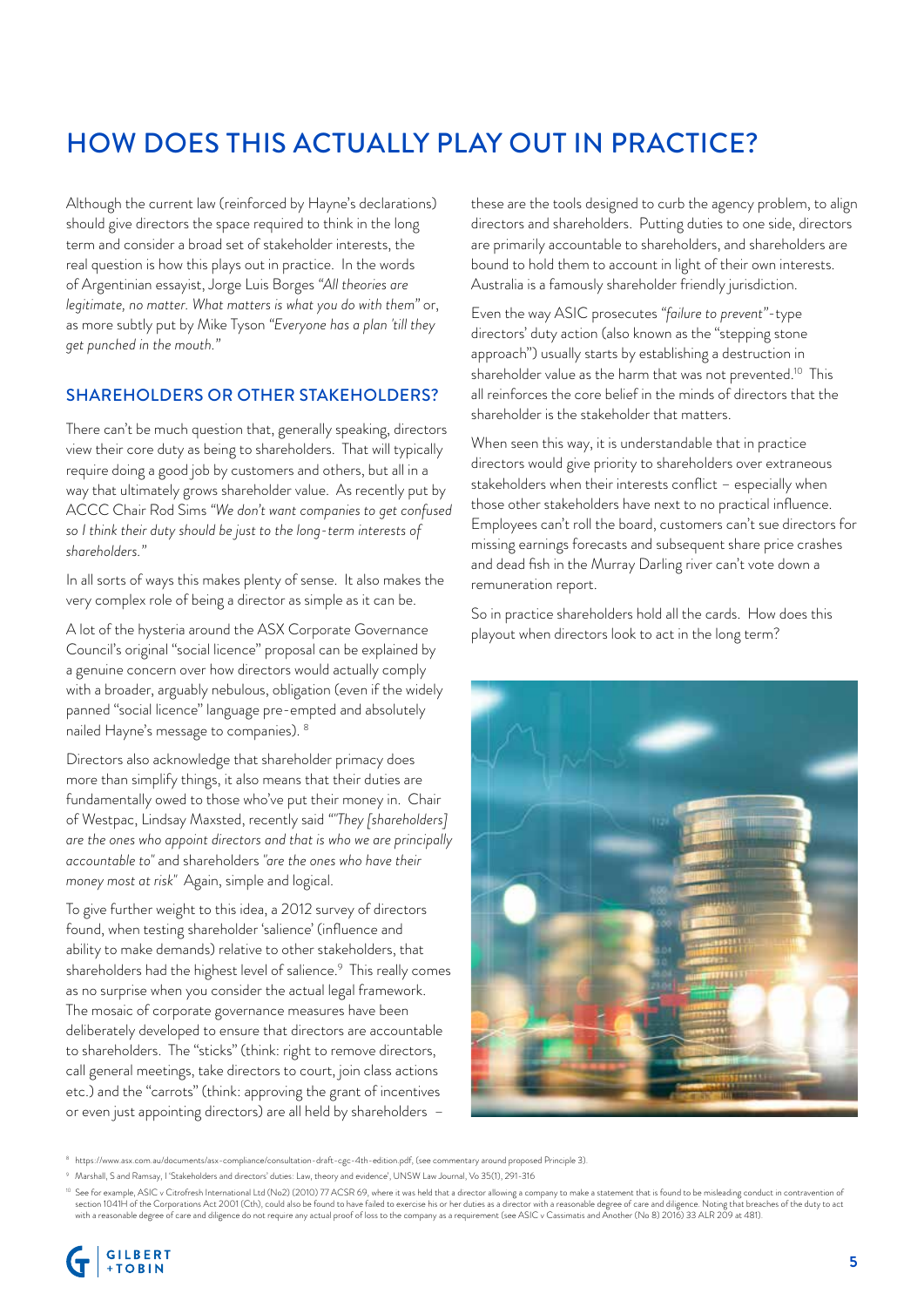#### **LONG TERM V SHORT TERM**

If shareholders hold all the cards, it's really only the institutional shareholders who stump up the blinds to play the hand.

To grossly oversimplify public market participants, there are broadly two divergent classes of shareholders with different objectives and approaches – mum-and-dad shareholders and institutional investors. Mum-and-dad investors are typically passive, unlikely to engage actively with boards, sell their shares en-masse, punish directors at AGMs or challenge board decision-making in the Courts. On the other hand, institutional shareholders have the time, resources, means and internal incentive structures that motivate the individuals running them to pressure directors. This means they are far more likely to utilise the tools at the disposal of shareholders generally – whether it be seeking to spill the board or bringing actions for perceived breaches of duty.

More often than not, institutional investors (or at least those that manage them) are focused on much shorter investment horizons than retail shareholders and aren't afraid to let directors know.

So "shareholder primacy" regularly turns into what we call "Goliath primacy", with the noisiest and most powerful shareholders building irresistible pressure for short-term decision making – often at the cost of the long-term aspirations of boards.

#### **TO RECAP**

- Hayne's assessment of the current corporate governance law is both correct and a very timely reminder – it is an oversimplification to say directors must prioritise short-term profits under law, instead, it is right to say that directors can consider other interests and, in the long term, the interests of the company and all stakeholders should converge. This means that directors making decisions with the long term in mind will discharge their duties to shareholders.
- But.... in practice, shareholders have all the tools at their disposal to influence corporate decision-making.
- Moreover, the shareholders that have the means to utilise the tools at their disposal are more likely to be short-term focused, making long-term decision-making difficult for directors.
- This all results in pressure to consider short-term shareholder interests in priority to other interests.

Trying on bold, long-term action in favour of broader stakeholders in the current system is just, well, hard. Ask any big company that has tried to adopt meaningful *"soft"* measures in its remuneration arrangements about how they've gone in their remuneration strike votes.

In practice, the current corporate governance framework ends up looking a lot like what Dr Henry described during the Royal Commission, with companies in good faith viewing extraneous stakeholders as instruments in the pursuit of shareholder interests, and more often than not, short-term shareholder interests.

This then takes us back to Henry's question about whether we are satisfied with this system.

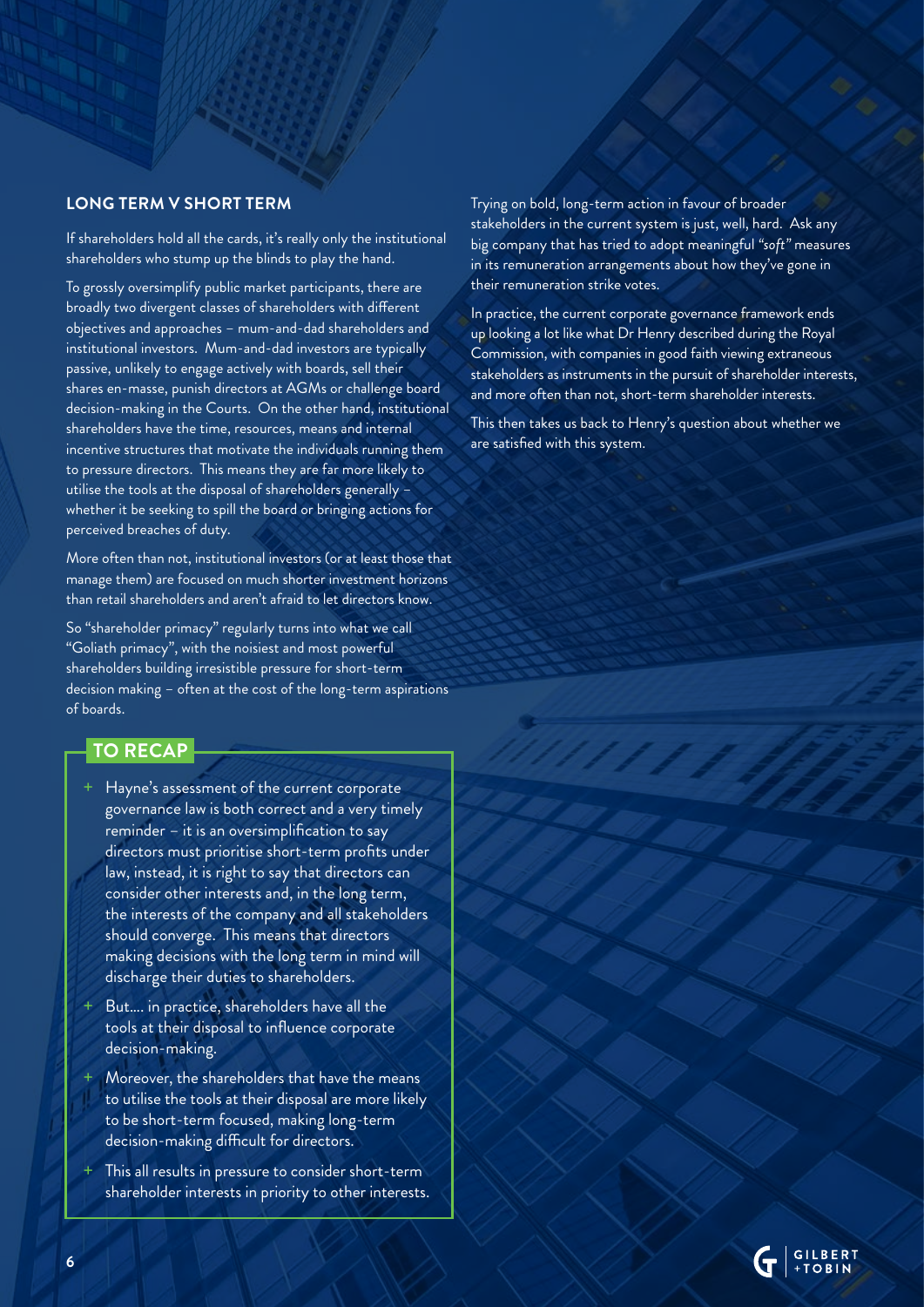## HOW DO WE PROTECT DIRECTORS TRYING TO DO THE RIGHT THING FROM RAMPANT GOLIATHS?

Where does this leave us?

There is undoubtedly a growing expectation that corporations are run for a broader purpose other than simply profit and shareholder returns. In Australia, the findings of, and reaction to, the Royal Commission and the ASX Corporate Governance Council's new fourth edition of the Corporate Governance Principles and Recommendations all point to this expectation.

We have established that the current state of the law in Australia permits a broader stakeholder view of corporate behaviour but in practice it doesn't really play out this way – mostly for entirely logical reasons. So some change might be in order to respond to the growing zeitgeist.

The new corporate governance principles and the sledgehammer of the Commission will certainly have an effect, so those impacts remain to be seen, but the underlying power structures haven't changed.

#### WE ARE NOT ALONE

Almost all comparable jurisdictions are reflecting on the same issue, with prominent groups looking at actually changing the law to achieve the long term behaviours that Hayne promotes.

The British Academy's *"The Future of the Corporation"* initiative is digging into the corporation's role in UK society. In his paper *"Towards humane business"*, Professor Colin Mayer, the program lead, argues that where a corporation has *"particularly significant social consequences"*, regulation should require alignment between corporate and social purpose and that corporate law should ensure that ownership, governance and incentives are appropriate for this alignment. This has serious echoes of Hayne's statement that *"other considerations bear upon those decisions is most evident in the case of the largest financial services entities. Each of the largest entities is systemically important. The long-term stability and performance of each is important to the proper performance of the national economy."*

Mayer also says *"Corporate purpose is distinct from the consequential implications for the corporation's profitability and shareholder returns. The purpose of corporations is not to produce profits. The purpose of corporations is to produce profitable solutions for the problems of people and planet. In the process, it produces profits, but profits are not per se the purpose of corporations."* This is a lot like what Dr Henry articulated as the alternative to the *"instrumental view"* – *"the purpose of the business should be about maximising the outcomes for customers subject to financial viability".*

Bear in mind the UK already has a Companies' Code that goes further than our Corporation Act in mandating consideration of a company's societal impacts, and the UK's Corporate

Governance Code (held out as a beacon of brevity and common sense compared to ours) also says that directors and the companies they run need to maintain successful relationships with a wide range of stakeholders. Despite those stronger builtin stakeholder protections, many think change is required in the UK for significant companies.

Elizabeth Warren (6th favourite to be the next US President at the time of googling) has proposed an "Accountable Capitalism Act", under which directors of American corporations with \$1 billion in revenues are required to create a "general public benefit" and to balance the shareholder interests with the interests of people materially affected by the company. This would require positive consideration of shareholders, employees, customers, subsidiaries, community, the environment, the short-term and the long-term with no greater priority given to any single factor.

A different approach, again coming out of the US, is a concept called *"The New Paradigm"*. Vigorously promoted by the renowned American corporate lawyer Marty Lipton, it is an industry led (rather than legislated) model for governance and stewardship between corporations, investors and asset managers. It explicitly rejects shareholder primacy as it has developed and is instead premised on the idea that stakeholder governance and ESG are in the best interests of shareholders. It assumes that shareholders and other stakeholders have more shared objectives than differences – namely, the same basic desire to facilitate sustainable, long-term value creation. This then should completely remove the need for activism and shorttermism. This is very much like the Hayne view of the inherent benefits of long term alignment.

An altogether different approach is the US-style *benefit corporation* – a corporate structure that requires companies to articulate a "public benefit", with directors required to pursue the generation of the public benefit as part of pursuing the best interests of the benefit corporation – broadening the corporate mission and widening fiduciary wiggle-room.

It's clear then that enormous thought is being given to this problem and there are lots of ways of attacking it. What all these proposals have in common is the underlying premise that boards around the world find it difficult to resist shortterm shareholder pressure. Australia's corporate governance framework may theoretically provide the required latitude for boards to think and act in the long-term, but in order to see this play out in practice, something structural might need to change.